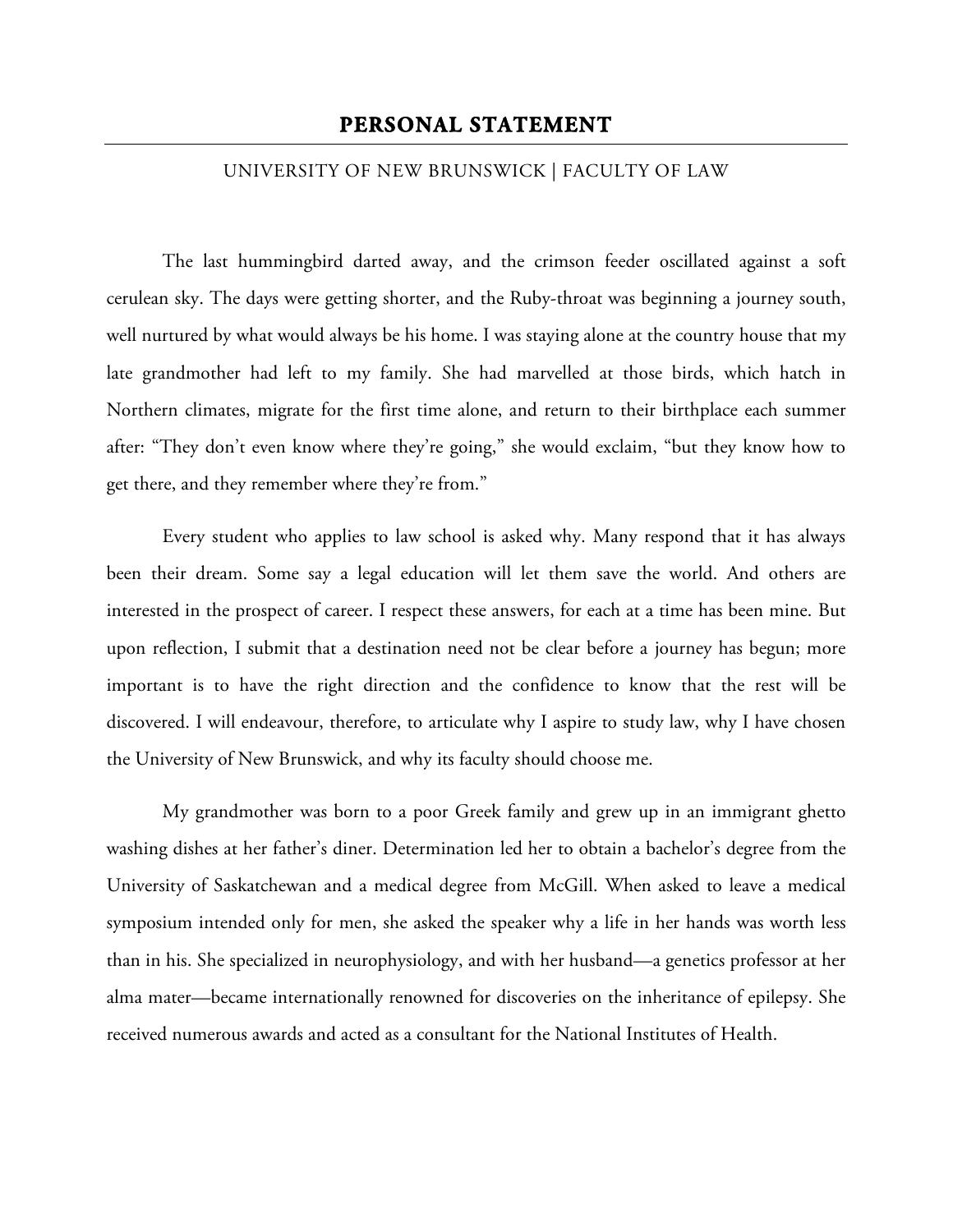For many years, my own boldness and resolve grew out of admiration for her. Yet, five years ago, perhaps the most meaningful lesson I learned from her life was through her death. As a child, she and I would invent games. I dreamed of being a pilot, soaring through the clouds, setting out on new adventures. She made the noises for my plane and at every take-off would salute—it meant "good luck and Godspeed." For years hence, after each family visit to her country home, as we pulled out of the driveway, she would catch my gaze through the passenger window and give me that salute. Our last visit was to her room in intensive care at Brome- Missisquoi-Perkins Hospital. She could no longer speak, but we said our brief goodbyes. And as I slid the glass door closed, she raised up her hand: "Good luck and Godspeed."

It was not a moment that would change my life, but one that came to represent that my journey had begun, as it were, flying alone. I began thereafter to reflect upon my goals, and I began to wonder, if I could lead so full a life, what stories, as a grandparent, I would be able to tell. I was, however, well prepared; I had learned not to be afraid of speaking truth to power, I had learned that excellence requires determination, and that no matter where the course of life ends up, not to forget what it means to be home.

I believe the history of the University of New Brunswick tells a similar story. In 1956, university administrator Alfred Bailey insisted that beavers be included on the forthcoming coat of arms in lieu of the maple leaves originally proposed: "You've got to have beavers for Beaverbrook." He was referring to a publisher, politician, and philanthropist who had attended the University of New Brunswick and was later raised to the peerage of England in 1917 as Lord Beaverbrook—a distinctly Canadian title that he chose in reference to a community near his boyhood home. Before that coat of arms, university athletes took to wearing red and black to appear bold and distinctive at sporting events. And Sapere Aude means "dare to be wise." Therefore, just as Lord Beaverbrook remembered his home, his home remembers him. Moreover, the university has dared to be noticed, and the students it nurtures have dared to be wise.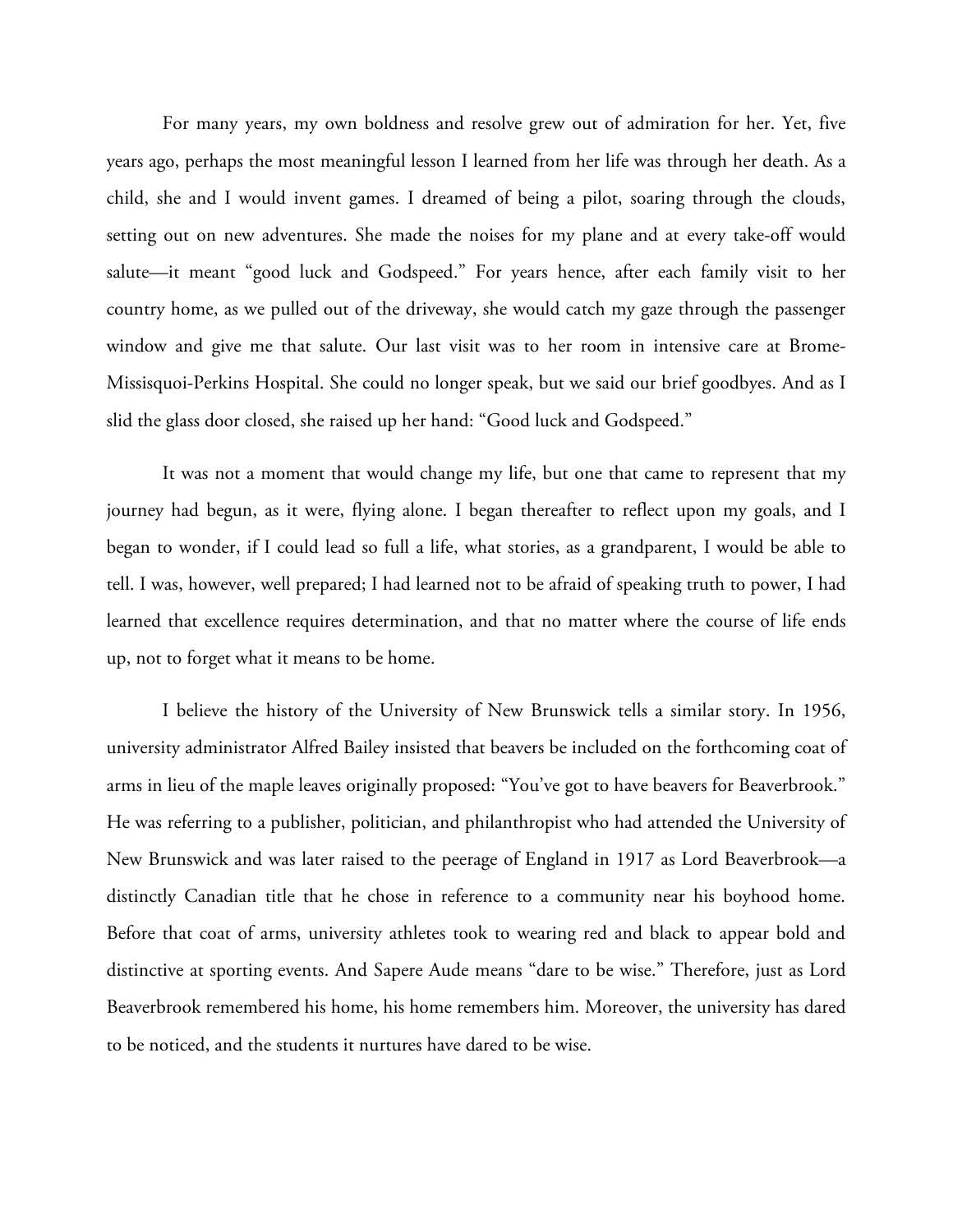As of today, I have no such claim to boldness, historic narrative, or daring resilience in the face of adversity. What I can say is this: I am curious, and I strive for adventure; I seek creative solutions to old problems; I believe idealism is the heartbeat of innovation; I am logical, determined, and empathetic; I am a natural leader but work well as a team; and I take seriously the responsibility that the future is ours to shape.

I know these things because, over the past five years, experience has allowed me to learn who I am. When I was seventeen, I was hired at Saint Mary's Hospital as a telephone operator, and the responsibility of that job kept me awake for many nights. A year later, I was hired as a coordinator and trained to manage the hospital's Medical, Surgical, Psychiatric, Obstetric, and Intensive Care units. Since then, I have made policy recommendations to ensure patient safety, increase the accuracy of medical records, and improve customer service. I have been offered permanent positions in three of those departments and as Assistant to the Director of Infection Control. Working at that hospital has emboldened my self-confidence, intensified my organizational skills, and solidified my French bilingualism.

Meanwhile, I have volunteered at Tel-Aide, a Montreal-based counselling and listening centre. I have been privileged to lead conversations late into the night, learning the deepest secrets of perfect strangers. Through these hours of conversation, I have a newfound sense of empathy, and I have realized the commonality of our human condition—that fears, weakness, and worry exist in everyone, across every circumstance, income bracket, and social stratum. Finally, I have learned about depression, poverty, discrimination, and health problems directly from the people afflicted, which has led me to wonder how law and public policy can help to make lives better.

Ventures sprung from personal interest have also taught me well. In the past few years I have started four online retail businesses, of which four have failed—but I am proud to have learned a valuable lesson each time, and I am now working on a fifth. From these projects, I have broadened my creativity and learned that mistakes often afford the best lessons.